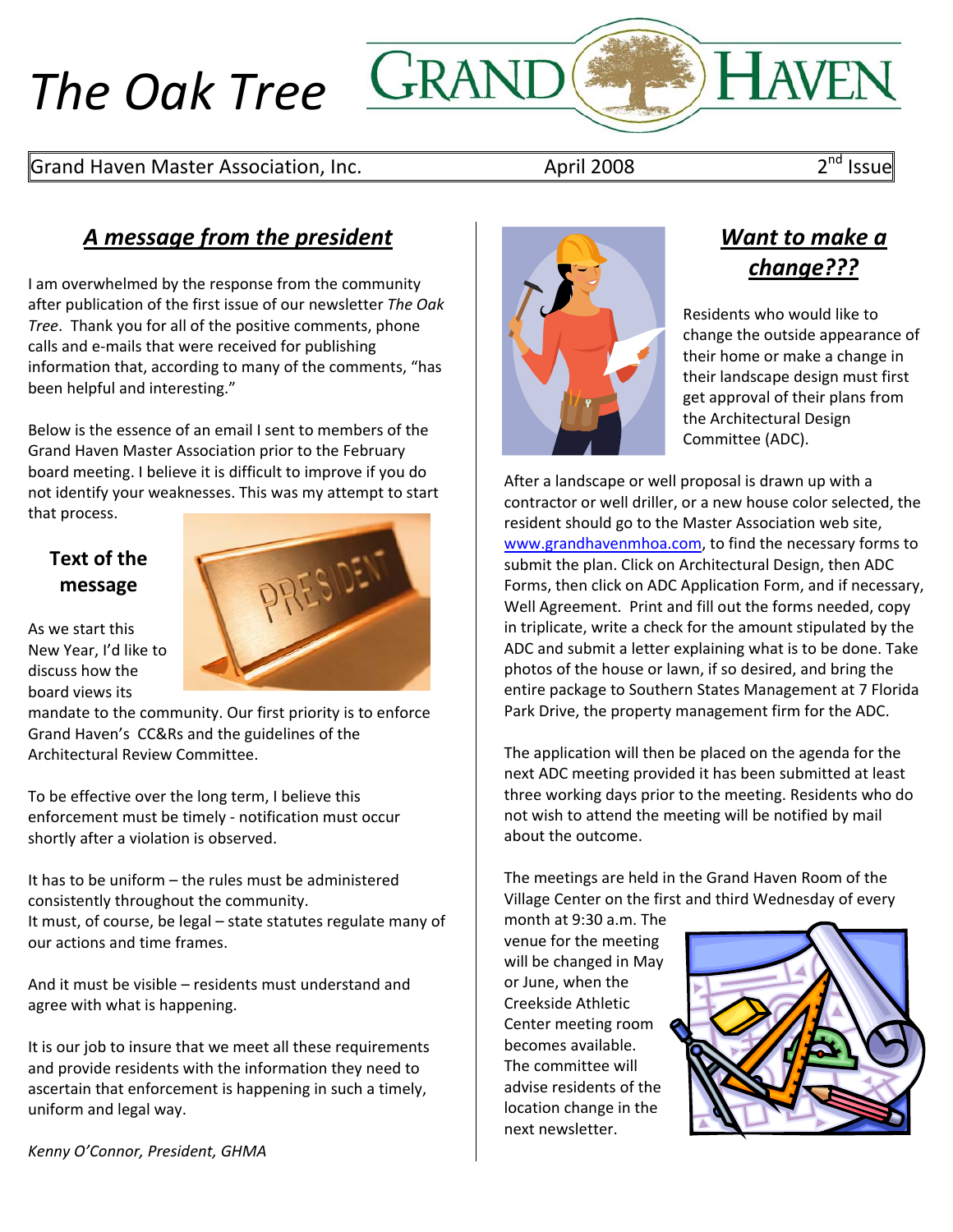## *Want to help?*

After the Architectural Review Committee approves a plan for changing something around a Grand Haven home and the change is made, who is responsible for checking to see if approved plans were followed?



A group of volunteers spend one to two hours a week helping insure that local neighborhoods look as good as the plans. They take the approved plans and compare them to what actually was done. The results go back to the ADC for filing or action.

The ADC currently needs two more volunteers to do this community service job. Anyone interested in volunteering should call Brandy Despang at Southern States Management, 446‐6333, ext.306, or email Brandy at BDespang\_pcpm@bellsouth.net.

## *The scourge of the Brazilian pepper tree*

*By Dr. William Allen*

In the last few years, several hundred Brazilian pepper trees, an exotic invasive species that harms the natural habitat, have been removed from Grand Haven's common areas and golf course property. Residents may have noticed the orange paint used to mark the trees prior to cutting them down. The stumps are then treated with a herbicide.

More than 700,000 acres of Florida wetlands and woodlands are currently infested with the trees and there are no established biological controls for this pest in the state. Left alone, the Brazilian pepper tree can form an impenetrable forest with negative effects on both plant and animal communities.

Homeowners are asked to survey their property to determine if they have the pepper trees on their property or in the woods behind their homes. To determine if they are on or abutting their property, residents are asked to look for the following features:

\*Mature plants grow to a height of 33 feet with a short trunk usually hidden in a dense head of contorted intertwining branches;

\*Immature trees and seedlings usually have less than three central upright branches;

- \*The leaves are glossy, dark green with a reddish midrib;
- \* New twigs have a reddish tint to the twig and leaves;
- \*When crushed, the leaves smell of turpentine;

\*Flower clusters are white; flowers usually appear September through December;

\*Clustered berries are glossy green at first but turn red when ripe. Large numbers of berries are produced on mature female trees.



Figure 2. Leaves and fruits of mature Brazilian pepper-tree.

Additional information on Brazilian pepper tree can be found on http://solutionsforyourlife.ufl.edu.

There are two commonly occurring native plants with red berries in Grand Haven that are similar in appearance to the pepper tree but are highly desirable: Yaupon and East Palatka Holly.

For residents who need help in identifying the pepper tree, I will be at the April 15 Village Forum meeting. Please bring a 12-inch branch from the suspect tree so it could be identified. The meeting, in the Grand Haven room of the Village Center, is at 3 p.m.

*Dr. William (Bill) Allen, an entomologist, began his career as a horticultural county agent in Pinellas County, Fl, and retired in 1995 from Virginia Tech as Director of Virginia Cooperative Extension and Associate Dean of the College of Agriculture and Life Sciences. He holds degrees from the University of Florida, Purdue University and Virginia Tech. Dr. Allen is the author of more than 50 research articles and has served as president of the Entomological Society of America. He and his wife, Dorothy, live in Osprey Lakes.*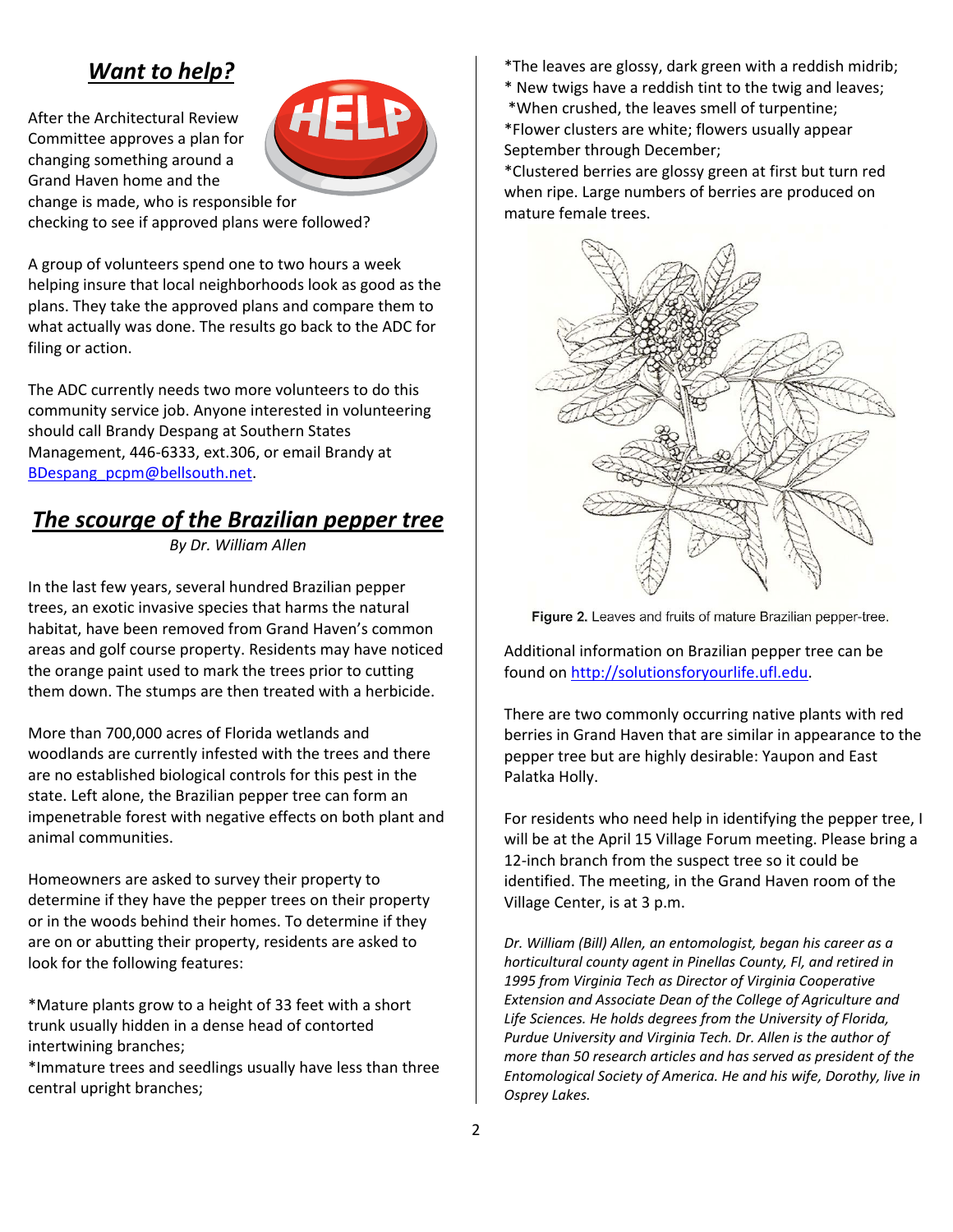# *The Oak Tree seeks contributors*

The editors of *The Oak Tree* would like residents to help with ideas and topics for future issues.



Residents are welcome to write articles about something they feel may be of interest to others ‐ a Grand Haven activity, club, happening, sporting event, etc. for this newsletter. They can also submit questions for *The Oak Tree's* Frequently Asked Questions column.

Contact Kenny O'Connor at koconnor12@cfl.rr.com or Ray Smith at raymondsmith@cfl.rr.com for submissions or more information.

### *The Oak Tree* **staff**

Kenny O'Connor, President, GHMA Ray Smith, GHMA Communications Diane S. Zeeman, Editor Troy Railsback, Production Manager

## *Biker Babes – Not for women only*

*By Jim Crane*

Who are the Grand Haven Biker Babes? Why do they have their own sign on Colbert Lane? And why is Jim Kamalsky in their group picture from 2005? These were a few of the many unanswered questions that confronted us when we moved into Grand Haven in June of 2005. We were looking for a group to bike with. We needed to get these questions answered.

It started with an invitation from Joy Mottel when my wife, Chris, was at yoga. Joy said, "We have this bike group that rides every Saturday morning. Would you and Jim like to join us?"



Not wanting to dive into something that we could not do (translated as "not wanting to get my biking butt kicked by any Biker Babe"), I called Joy. The questions went something like this:

"Are men welcome?" "Yes, we have a couple who ride with us." "How far do you ride?" "Twenty five to 40 miles, depending on direction and wind." "How fast?" "Thirteen to 15 miles per hour." "We have hybrids. Could we keep up?" "Come and try it and find out for yourself."

We began riding in November 2005 and were immediately welcomed into the group. The first trip was to Ormond Beach and we actually lived through it. Since then we have ridden dozens of times and hundreds of miles. There are now equal numbers of men and women.

It's a great group and we have a lot of fun. Last September 13, a group of "Babes" and friends completed a 240‐mile bike trip along the Danube in Austria.

Those interested in joining us should contact Joy Mottel at joymottel@cfl.rr.com or 445-3666. Or just show up some Saturday morning at 7:30 a.m. at the Village Center.

Several Biker Babes ride in the Multiple Sclerosis 150 for Team Flagler and have raised thousands of dollars for a very worthwhile cause.

# *Dumpsters, mixers removed from construction site*

The overflowing dumpsters and a mortar mixer at the site of the unfinished Whitehall condominium between the 10th and 18th holes have been removed, following a meeting between Grand Haven Master Association board members and officials from the city's Code



Enforcement Department. Residents who live near the construction had urged the Grand Haven board to take action.

Construction on the condo was halted months ago when the builder failed to obtain additional financing to complete the project. Despite being fined by the Code Enforcement Department, Whitehall made no effort to remove the construction materials.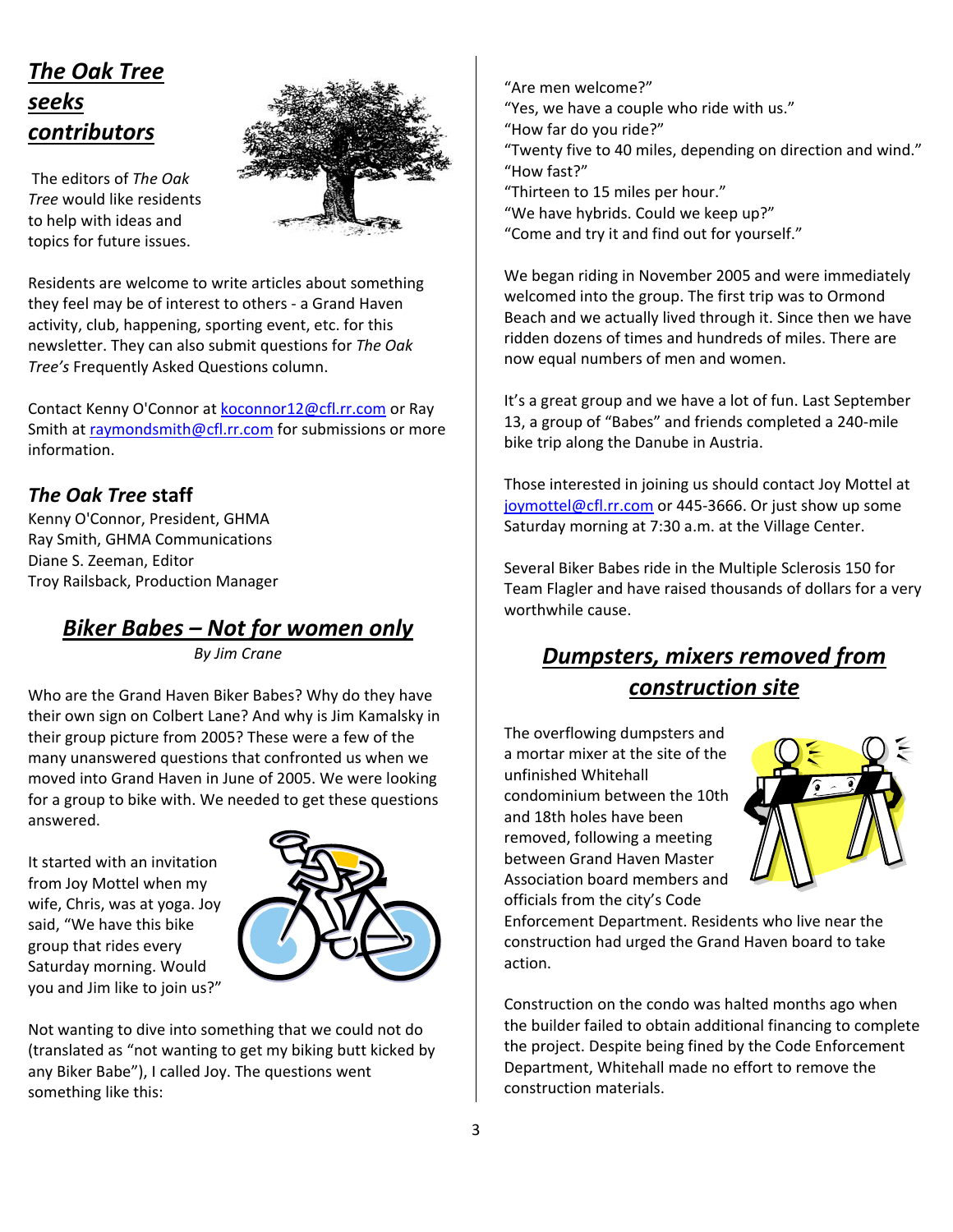Jerry Andrews, chief operating officer of Whitehall, told a GHMA board member that the company "had ceased operations and fired all its employees." Left at the construction site were the dumpsters, a truck with an expired registration, pails of hydraulic fluid, and construction supplies. Efforts are under way to remove the remaining items; Hampton Golf had earlier repaired fencing around the site.

## *A primer on Grand Haven detention ponds*

*By Steve Davidson and Vic Natiello*

The 50 detention ponds (aka "lakes") in Grand Haven were created as part of an overall engineering plan to divert and temporarily contain storm water runoff, especially during severe weather events. Without the ponds, homes could be faced with flooding problems. Should the ponds become clogged with natural and/or man‐made debris, regulatory agencies would require the ponds to be cleared and possibly dredged, at tremendous cost to all Grand Haven residents.

The first ponds were built with bulkheads, with lawns ending at the bulkhead walls. Later, the ponds were constructed with a tapering slope and a vegetative buffer between the lawn and the water's edge.

Early pond management consisted of stocking them with grass‐eating, sterile (triploid) carp to control weeds that interfered with the pond's ability to handle storm water runoff. The algae overgrowth (pond scum, algae mats) was controlled with the spraying of an algaecide causing the dead algae to sink to the bottom. This approach, however, masked, not cured the problem.

#### **How to eradicate pond scum**

The seasonal return of the algae blooms is largely a consequence of the increase in chemical nutrients, especially nitrogen and phosphorus, now concentrated in the ponds, which can be attributed in large part, but not completely to, landscaping and fertilizer practices.



#### **Improving aesthetic appearance, ecological balance**

On January 22, the Grand Haven CDD and homeowners' associations held a symposium on storm water detention ponds. The data collected, draft and final action plans resulting from the discussion can be found on the CDD website at www.grandhavencdd.org.

Earlier, on January 15, the Florida Consumer Fertilizer Task Force released its final report to the Florida Legislature. The full report can be found at

http://consensus.fsu.edu/Fertilizer‐Task‐Force/index.html. The Legislature is in the process of enacting laws to aid the various counties in drawing up local ordinances and codes.



The common message from the experts at the symposium and the Fertilizer Task Force is that communities must begin immediately to control and reduce the amounts of unnecessary fertilizer that runs into local bodies of water. It is an essential first step in improving the health and appearance of the ponds.

#### **What can be done now?**

Join the newly Grand Haven WAV (Watershed Action Volunteer)/Lakewatch Program under the auspices of the St. John's River Water Management District. The first organizational meeting will be held Wednesday, April 9 at 1:30 p.m. in the Grand Haven Room. Information on WAV can be found at www.sjrwmd.com/wav/. Information on the Florida Lakewatch Program can be found at: http://lakewatch.ifas.ufl.edu/WHATFLW.htm.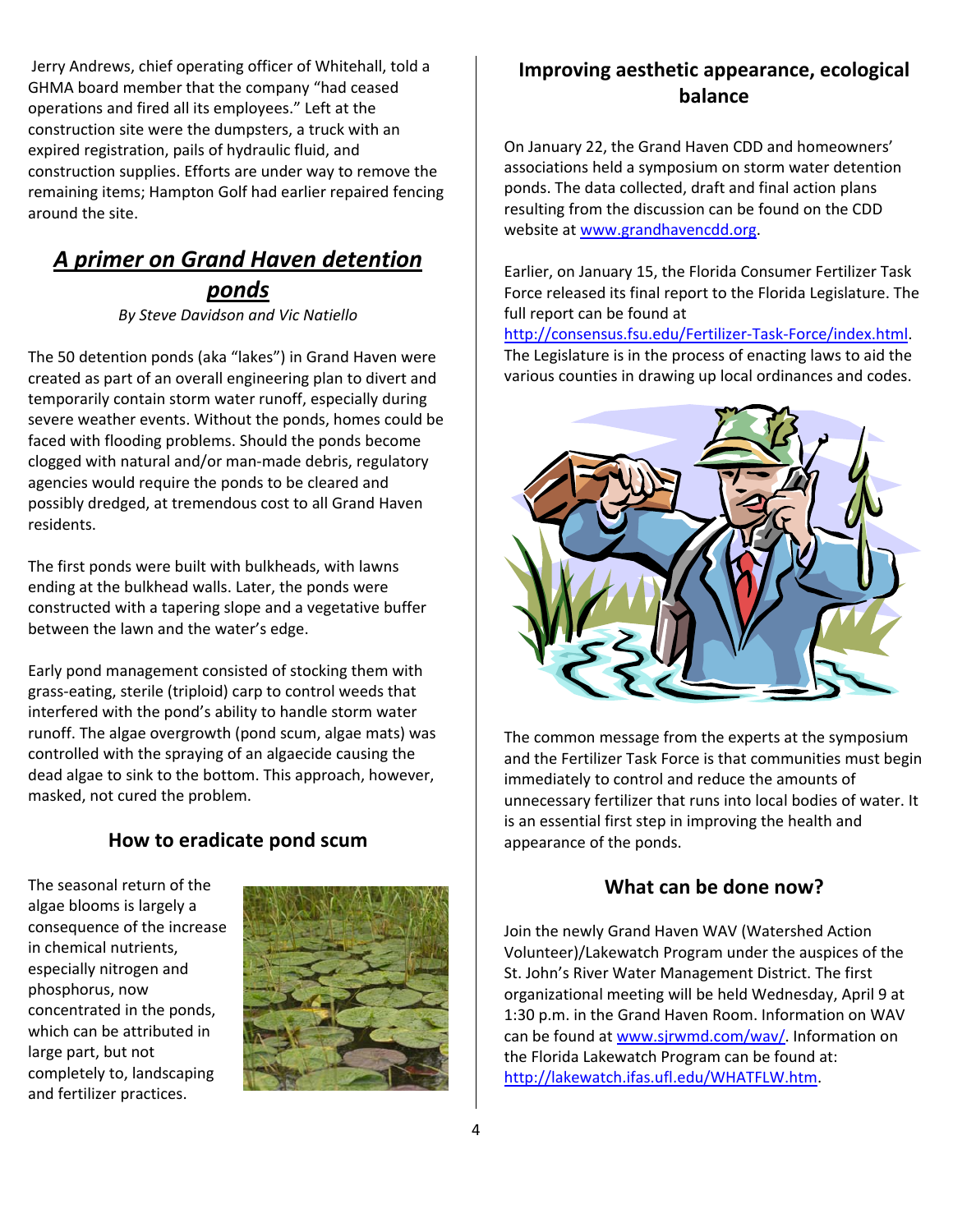To improve the ponds, the type, rate, and frequency of fertilizer applications should follow State of Florida Fertilizer Task Force and UF/IFAS regulations that should then be written into all future contracts and dispensed to all private landscape contractors.

Slow release, granular (solid, pelletized) type fertilizer is recommended and the method of application is as important as the fertilizer formula. Liquid fertilizers, sprayed by contractors, homeowners, or automated systems such as Rid‐a‐Rust tanks, will be discouraged and/or banned. Chemical composition and rates of application of the granular fertilizer should conform to Task Force recommendations. Residents should also keep clippings and lawn chemicals away from all bodies of water and storm drains.

## *The good old days of Grand Haven*

Imagine a Grand Haven with just 100 houses on mostly undeveloped land, a community with a lot of promise but with more wild creatures than people and few roads, most of which were dirt. There were no mailboxes – residents had to go to Palm Coast to get their mail. A golf course with a double‐wide trailer for a clubhouse came later. There was no Village Center.



But there were several hardy residents named Bohmueller, Klingenberg, Abbey, Glass, Borer, Loechner, Currie, Cameron and others who were there at the creation and are still around. Newer residents will be able to read about the good old days of Grand Haven in future issues of *The Oak Tree*, when articles by Palm Coast historian Art Dycke, a Grand Haven resident, will appear in the newsletter. To help Art out, the editors of *The Oak Tree* would like the early pilgrims who are still around to contact Art at 446‐8636 or artedski@bellsouth.net. Art would also like to obtain the names of the very first residents who moved into the each Grand Haven village.

# *Residents could face fines for illegal watering*

There is a City of Palm Coast truck driving around Grand Haven these days checking for violations of the city's watering regulations. Residents who violate the regulations could be subject to a fine.

Steve Tilley, the city's Code Enforcement Officer, is busy checking for the violations. If he sees sprinklers operating at the wrong time or on the wrong day, he will place a warning notice on a resident's front door as a reminder of the proper watering times. If that door message is ignored and he returns to find the same violation, he will put a Goldenrod‐colored notice on the door. If he returns a third time and sees the same violation, the resident will receive a pink notice, formal notification of a hearing.

There is a water shortage in the area and the city is currently in Excess Demand Level 2, which stipulates that residents may only irrigate their lawns twice a week and only between the hours of 2 a.m. and 8 a.m.

Odd numbered addresses may water on Wednesday and Saturday only and even numbered addresses may water on Thursday and Sunday. These rules apply to all residents, even those with wells.



Irrigation of new landscaping is permitted at any time of day and on any day, for the first 30 days, and every other day for the next 30 days. Watering of chemicals, including fertilizers and insecticides, is permitted within 24 hours of application.

Users of reclaimed water, which is used by the golf course, the CDD on all common property, and the River Club, are not bound by these rules.

Look for the articles this summer.